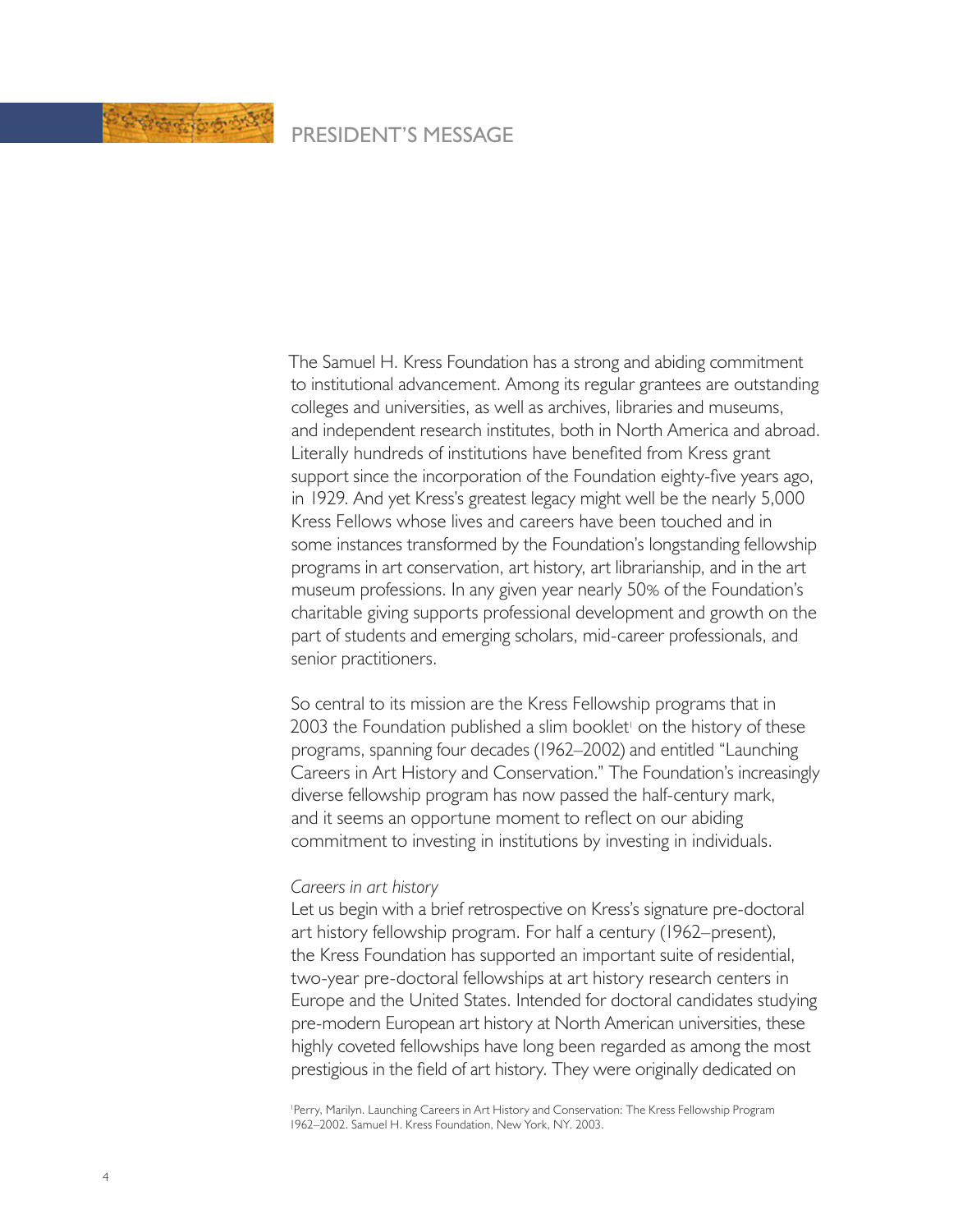a recurring basis to the modest number of American PhD programs in art history, initially sixteen in the 1960s, subsequently expanded to twenty-five in the 1980s. These fellowships were the keystone of an effort to integrate the academic study of the history of art into the higher education landscape in the United States and build capacity nationwide. In the early 1990s, as new PhD programs in art history began to proliferate in the US, Kress made these fellowships competitive, requiring that candidates be endorsed by their academic departments, which could only nominate one applicant per year. Some of these Kress fellowships were administered by the host institutions here and abroad, while others were, until recently, administered directly by Kress and selected with the help of an external review panel.

In recent years, the Foundation has introduced several changes to this program, based in part on an analysis of historic fellowship application patterns. First, the essential focus of the program on art history research centers here and in Europe has been reaffirmed and strengthened. Second, six key art history research centers in Europe (in Florence, Leiden, London, Munich, Paris, and Rome) – by far the most soughtafter European fellowship sites – were each invited henceforth to host one new Kress fellow annually and thus, since these are two-year fellowships, two Kress fellows at any given time. These six centers<sup>2</sup> were simultaneously invited to administer the recruitment process directly, in close consultation with Kress, as several other longstanding Kress fellowship hosts – including the American Academy in Rome and the Center for Advanced Study in the Visual Arts at the National Gallery of Art – have successfully done for decades. This change in administration was intended primarily to strengthen the host institutions' sense of identification with and commitment to the Kress fellowship program. This transition has now been successfully accomplished.

 $^2$  The centers are: the German Art History Institute in Florence, the Art History Institute at the  $^2$ Rijksuniversiteit in Leiden, the Warburg and Courtauld Institutes (jointly) in London, the Central Institute for Art History in Munich, the National Institute of Art History in Paris, and the Hertziana Library in Rome.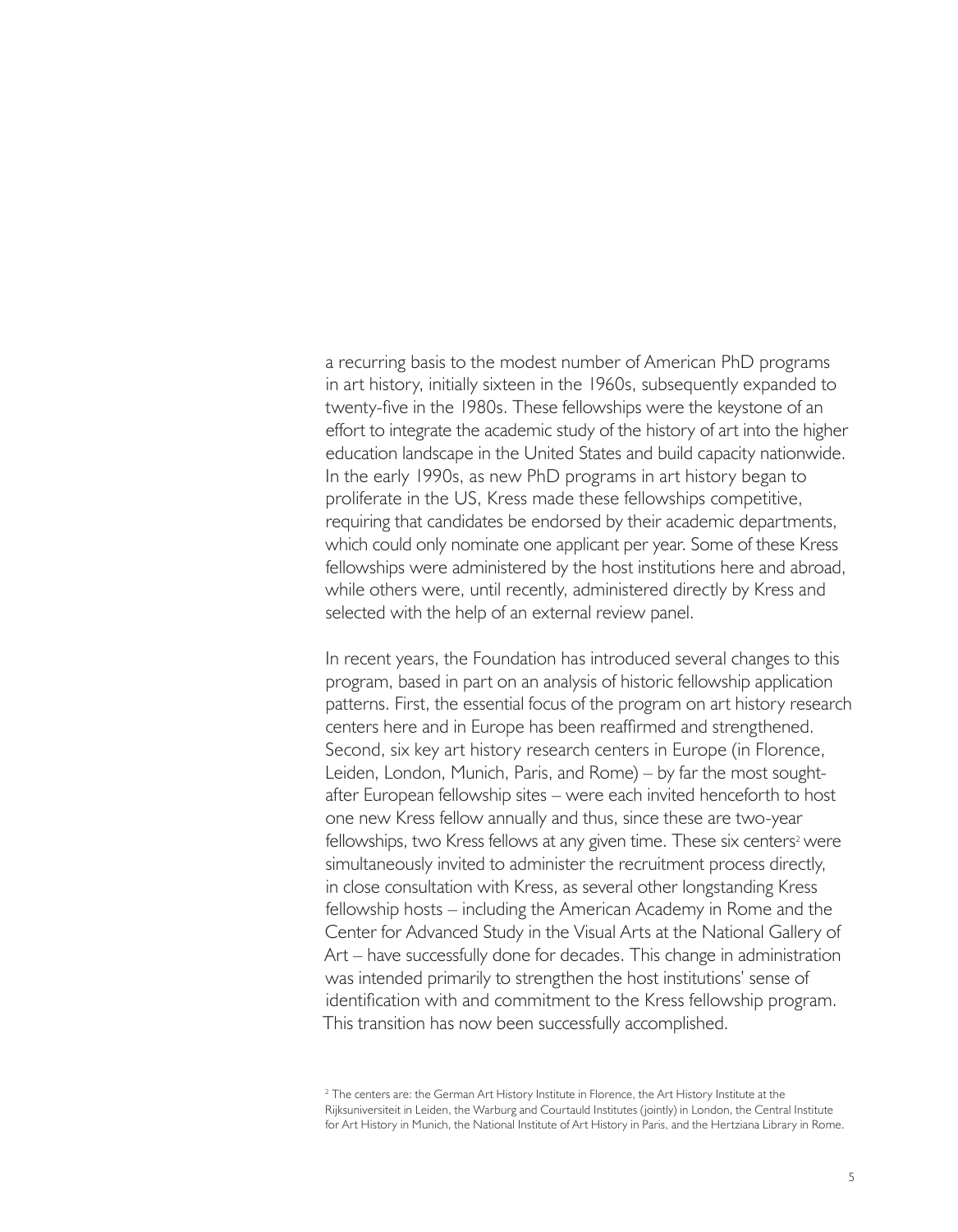*Saint Barbara*, c. 1860/1910, (Probably French or Belgian); Samuel H. Kress Collection, National Gallery of Art, Washington, DC



With Kress's signature pre-doctoral fellowship program now half a century old, the following questions naturally arise: Are our art history fellowship programs achieving the desired goal of strengthening the field of art history as practiced not only in our colleges and universities but also in art museums, art libraries, art publishing, etc.? Are these programs sustaining the study and teaching of European art history of the pre-modern era? Are successive generations of Kress fellows finding gainful employment in their chosen field, and are our fellowships preparing fellows for success?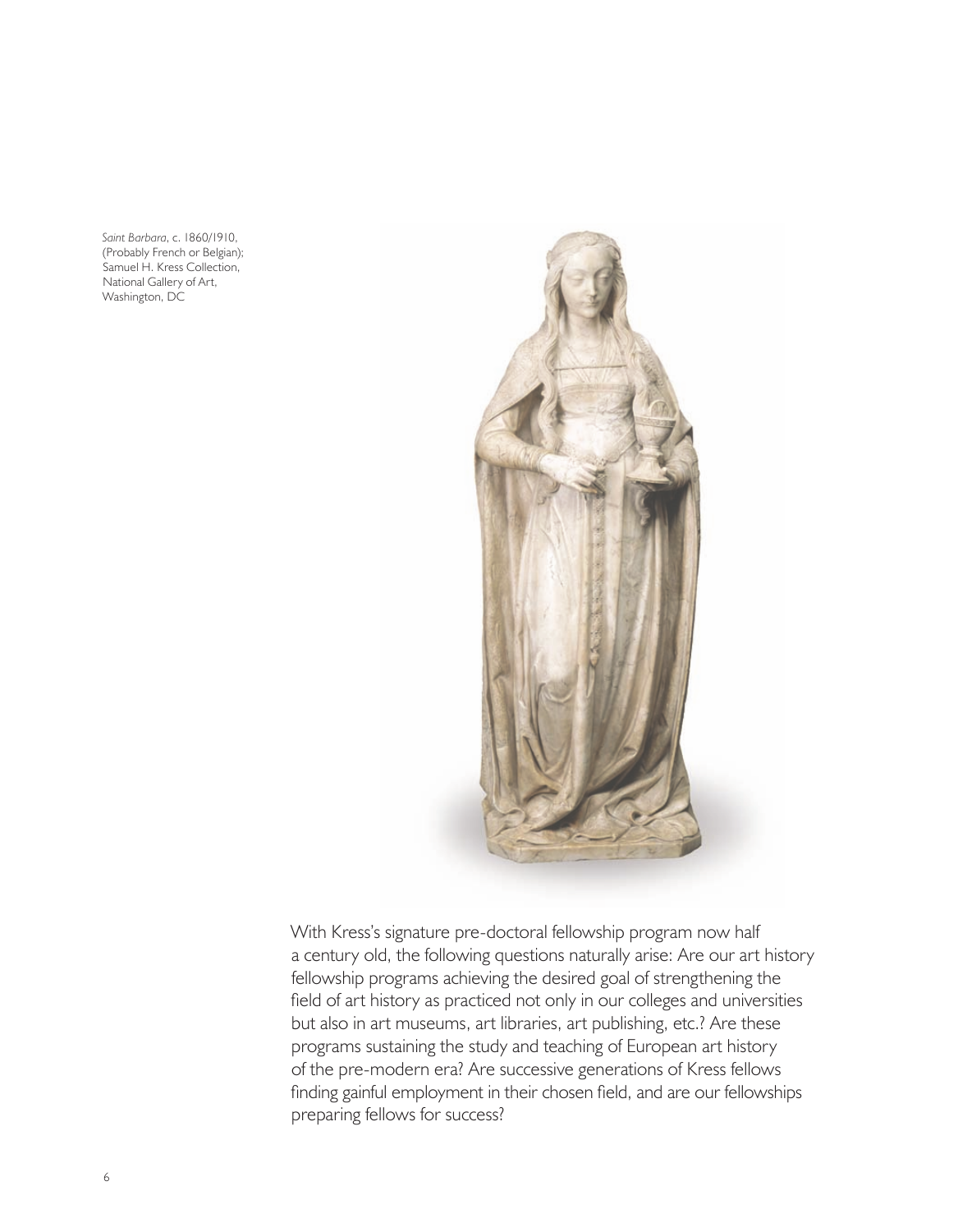In order to answer these questions, we performed an informal survey of our recent art history fellowship alumni/ae. For this study, we looked at the two-year pre-doctoral fellowship awards from 1995 to 2013. Since 1995, 248 individuals have been appointed to Kress two-year residential fellowships. We attempted to locate these individuals and determine their current professional status, and in most instances we were able to locate the fellows and trace their professional trajectories. The results of this informal study are found below.

| Where are they now?                              |                                                                                                                |  |
|--------------------------------------------------|----------------------------------------------------------------------------------------------------------------|--|
| Kress Pre-Doctoral Art History Fellows 1995–2013 |                                                                                                                |  |
|                                                  | (248) Two-Year Fellows                                                                                         |  |
|                                                  |                                                                                                                |  |
| $138(55%)$                                       | <b>Academic Faculty</b>                                                                                        |  |
|                                                  | Academic Art Historians: 85 (62% of all academic faculty,<br>34% of all fellows)                               |  |
|                                                  | Faculty Outside of Art History: 53 (38% of all academic<br>faculty; 21% of all fellows) includes anthropology, |  |
|                                                  | archaeology, classics, history, languages, religion                                                            |  |
| 44 (16%)                                         | PhD Candidate                                                                                                  |  |
| $14(6\%)$                                        | Museum Professional                                                                                            |  |
| $14(6\%)$                                        | Unable to locate                                                                                               |  |
| $12(5\%)$                                        | Post-doctoral/Visiting Fellow                                                                                  |  |
| $10(4\%)$                                        | Other (Unrelated Profession)                                                                                   |  |
| $8(3\%)$                                         | Independent Scholar                                                                                            |  |
| $5(2\%)$                                         | Scholarly Organization Professional                                                                            |  |
| $2(1\%)$                                         | Library Professional                                                                                           |  |
| $1(0\%)$                                         | Publishing Professional                                                                                        |  |

As this summary shows, no fewer than 138 (55%) of the 248 Kress pre-doctoral art history fellows appointed from 1995 to 2013 are now academic faculty, mostly in the United States, but in a very few instances abroad. Of these 138 former fellows, 85 (62% of all academic faculty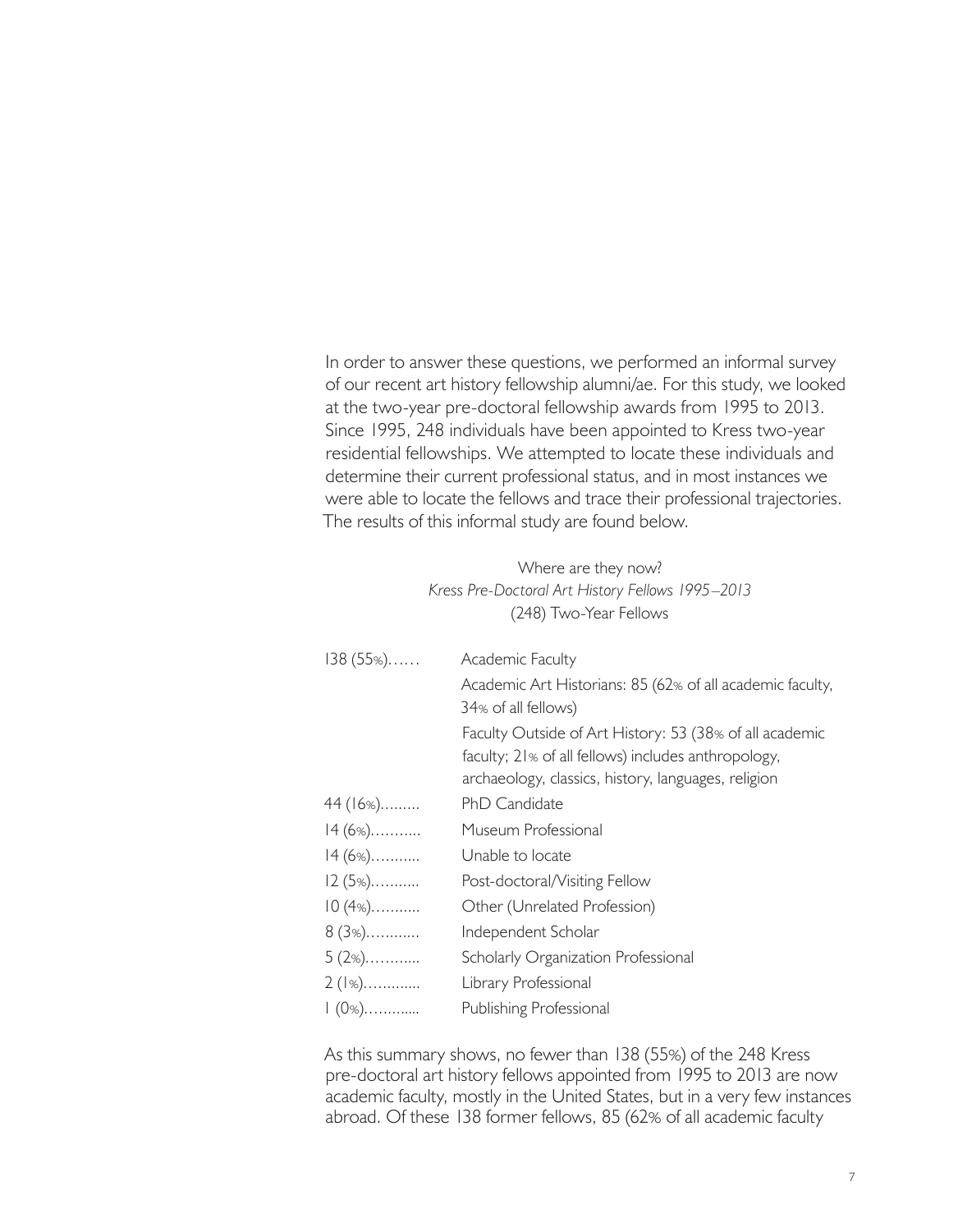and 34% of all fellows) are now academic art historians, while 53 (38% of all academic faculty and 21% of all fellows) hold faculty positions in departments outside but tangent to the history of art, including anthropology, archaeology, classics, history, languages, and religion, to which fields they bring a sophisticated understanding of the history of art and material and visual culture. The faculty rank of former fellows varies significantly, of course, ranging from adjunct faculty and instructors/ lecturers to assistant, associate and full (tenured) professors. Not surprisingly, these rankings seem to correlate with seniority: fellows from the 1990s tend to have advanced further professionally than their juniors.

Looking beyond academe, we found that another roughly 10% of the former Kress fellows are active in the art history field outside academe. Fourteen (6%) former fellows have found jobs in museums; five (2%) work with scholarly or professional organizations in the art history field; two former fellows are now working in art libraries, and one has found a home in art publishing. The data suggest that another 8% of former Kress fellows – mostly recent graduates – might still be finding their way into the academic job market. Thus twelve (5%) of the former Kress fellows have or have recently held post-doctoral or visiting fellowships, mostly at universities, and the majority of these individuals are relatively recent graduates (2005 to present). And eight (3%) former fellows seem now to be active as independent scholars. While independent scholars have always been a significant community within the field of art history, most of these individuals are, as noted, relatively recent graduates (2006 to present). Hence our suggestion that both individuals on post-graduate fellowships and individuals practicing as independent art historians might still be finding their way into academe during unusually challenging economic times. It is actually surprising and encouraging that the number of such individuals is not larger.

Ten (4%) former Kress fellows have adopted unrelated professional roles, ranging from administration to fashion, from journalism to law, and from real estate to social services. Finally, forty-four (18%) of the fellows have yet to finish their doctoral programs. This reflects the fact that our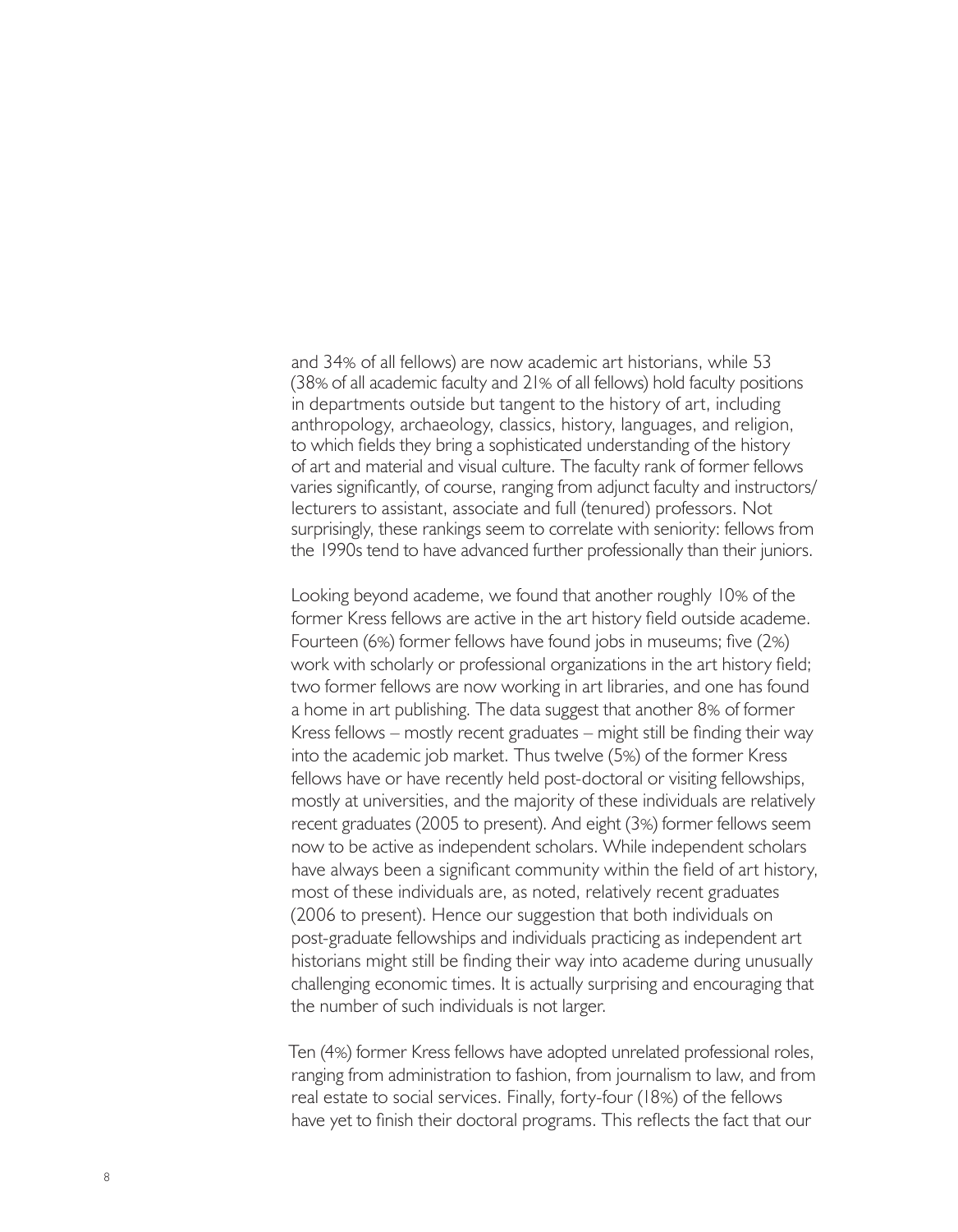survey sample extends through 2013, and it is not at all unusual for a fellow to complete the PhD as much as five years after the conclusion of a fellowship. Of these 44 former fellows still pursuing their doctorates, only nine held fellowships prior to 2007.

## *Careers in museums*

Perhaps the most intriguing fact to emerge from this analysis is that only fourteen (6%) of these Kress pre-doctoral fellows are pursuing careers in museums. Many museum professionals, to be sure, do not pursue PhDs, and many enter the workforce earlier than individuals who do pursue the doctorate3 . At the same time, graduate school advisors throughout the arts and humanities often encourage their PhD students to pursue careers in academe, and all-too-rarely recommend to their students museum careers, or indeed any career paths that lead beyond academe.

> Where are they now? *Kress Curatorial Fellows 1999–2009* (64) One-Year Fellows

| $15(23%)$ | Museum Professional - Curator       |
|-----------|-------------------------------------|
| $14(22%)$ | Academic - Art History              |
| $9(14\%)$ | Library Professional                |
| $8(12\%)$ | Other (Unrelated Profession)        |
| $7(14\%)$ | Unable to Locate                    |
| $4(6\%)$  | Independent Scholar                 |
| $3(5\%)$  | PhD Candidate                       |
| $3(5\%)$  | Post-Doctoral/Visiting Fellow       |
| l (2%).   | Scholarly Organization Professional |

The same factors that have long kept art history PhDs from entering museum careers also seem relevant to the outcomes of the Kress Foundation's program of curatorial fellowships, which was operative

<sup>3</sup> Membership surveys conducted by the Association of Art Museum Curators and the Association of Art Museum Directors indicate that 44% of art museum curators and 40% of art museum directors have PhDs.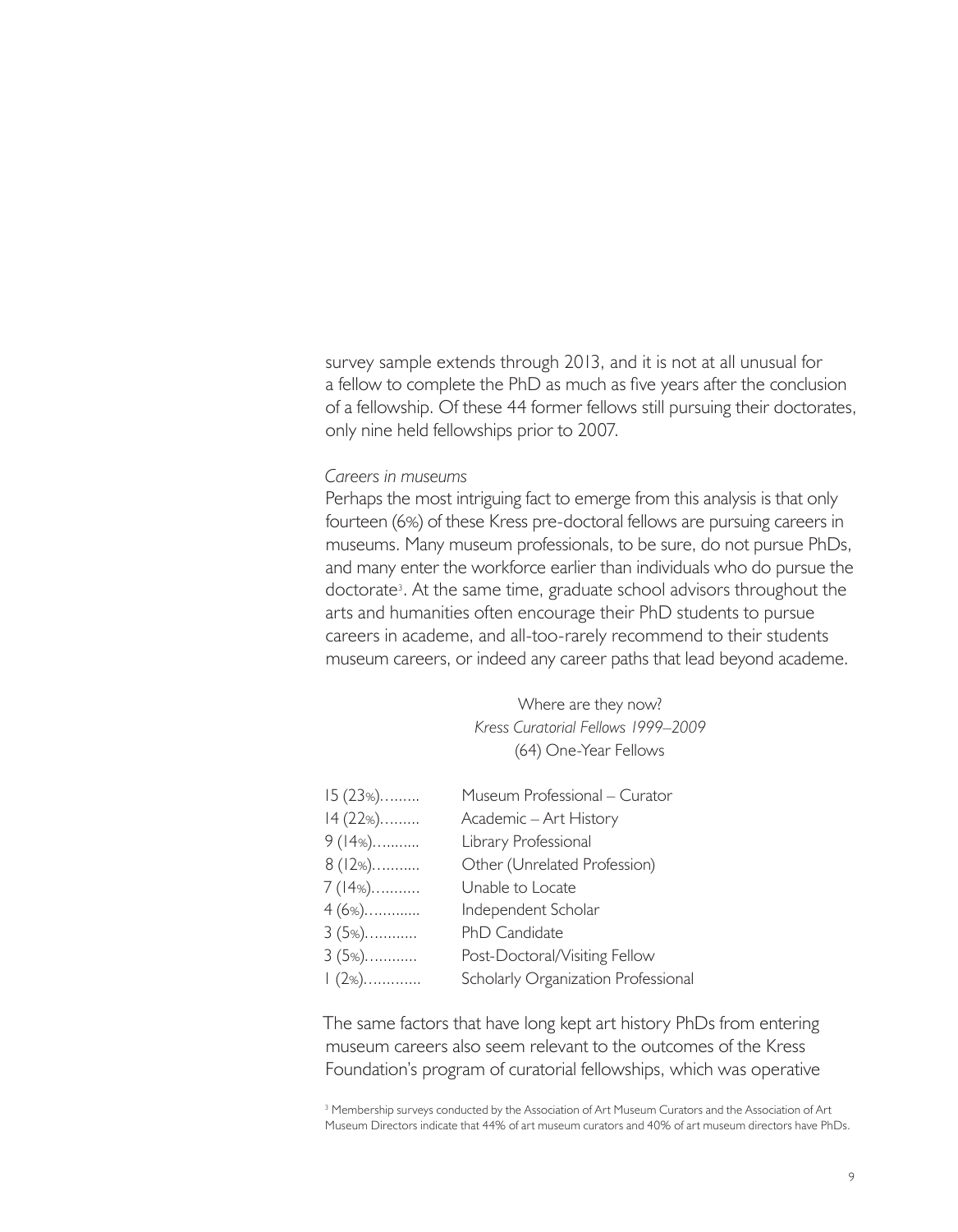from 1999–2009 and the express aim of which was to encourage individuals with PhDs in art history to pursue curatorial careers. During that period, 64 individuals were appointed as curatorial fellows at 34 host institutions, some of which served as host institutions multiple times during the life of the program. Where are those 64 former curatorial fellows now? Instructively, only fifteen (23%) of these curatorial fellows ultimately pursued careers in museums. Roughly the same number – fourteen (22%) – have ended up in academe. Nine (14%) work in libraries, four (6%) seem to be independent scholars, three (5%) are on post-doctoral or visiting fellowships, and one (2%) works for a scholarly organization. Eight (12%) have left the field and seven (11%) have not been located yet. Three (5%) have not yet finished their degrees. Clearly the program was not entirely successful.

The successor to the Kress curatorial fellowship program is our current program of "Interpretive Fellowships in Art Museums," launched in 2009. This program is intended to encourage art history students to explore careers in both art museum education and curatorial work. It is perhaps too early to assess the program's results reliably, but the growth in the applicant pool in the first few years is instructive and encouraging. The number of institutional applicants has more than tripled over the course of the program. In 2010, the first year of the fellowship program, the fellowship host museums recruited only by word of mouth. In 2011, the four museums that advertised the fellowship opportunity received 165 applications. And in 2012, more than 250 individuals applied for fellowships at the four host museums that recruited publicly. At the same time, we have found that while the typical applicant is between degrees (often having finished a BA and contemplating graduate studies, or having completed the MA and contemplating doctoral studies), PhDs in art history are increasingly applying. For example, one art museum had 149 applicants for a single Interpretive Fellowship in 2012, of which fourteen (8%) had or were working on PhDs, and this despite the fact that at the time the museum did not expressly recruit doctoral candidates or PhDs. To some extent these numbers likely reflect a constrained market in